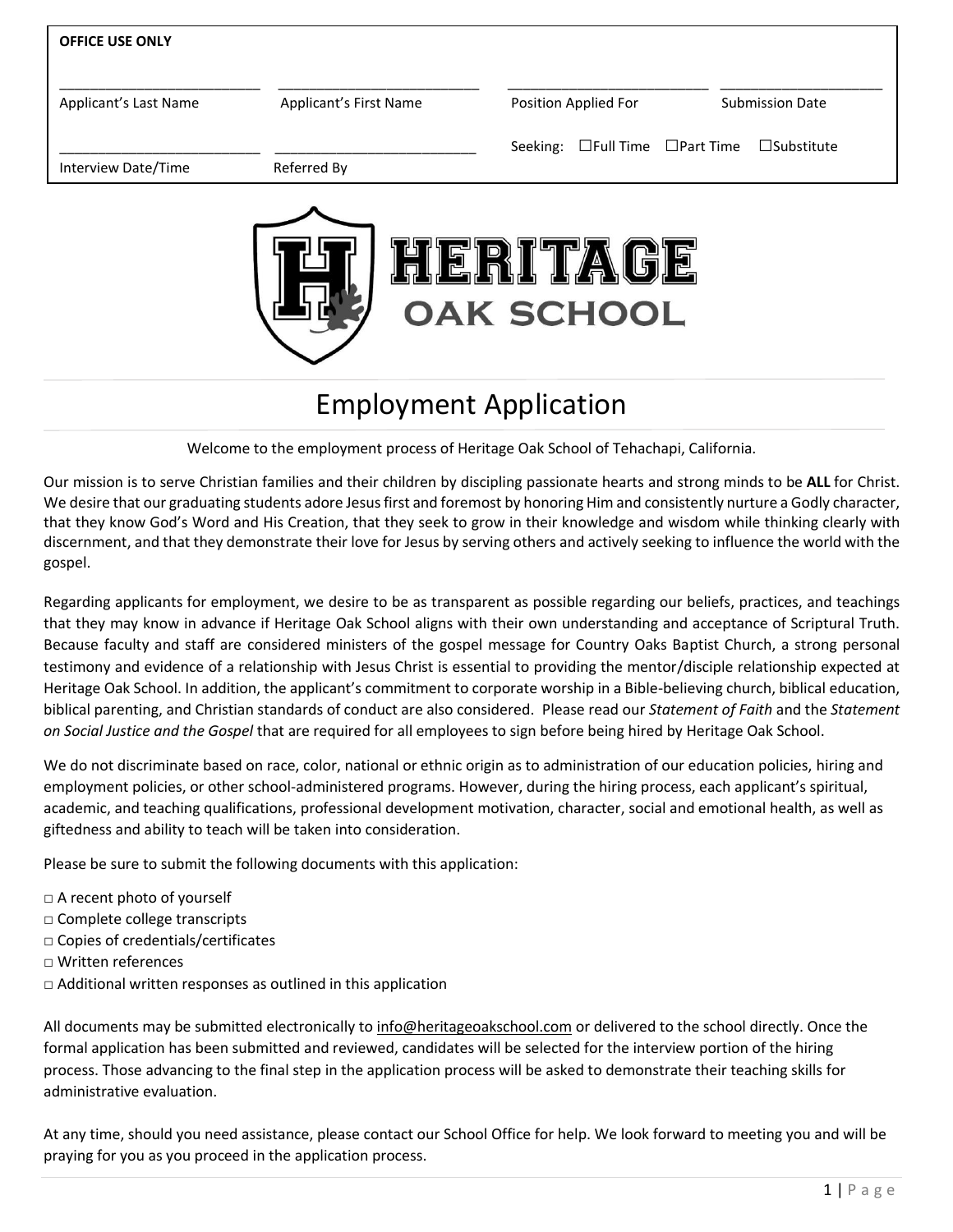

# **Heritage Oak School**

**APPLICATION FOR EMPLOYMENT**

HERITAGE OAK SCHOOL 20915 Schout Rd. Tehachapi, Ca. 93561 (661) 823-0885 Fax:(661) 823-0863www.heritageoakschool.com

Submission Date: \_\_\_\_\_\_\_\_\_\_\_\_\_\_\_\_\_\_\_\_\_\_\_\_ Seeking: □Full Time □Part Time

Position: □Aide □Substitute □Faculty – Grade/Subject: \_

**NOTE:** Please include with this application the following items:

□ A recent photo of yourself □ Complete college transcripts □ Copies of credentials/certificates □ Written references

## **GENERAL INFORMATION**

| <b>Last Name</b>                                                 |              |                          | <b>First Name</b> |                                                                                                                                      |               | Middle/Maiden Name/All Aliases   |                                                                                                                                        |                                                                                                                                    |
|------------------------------------------------------------------|--------------|--------------------------|-------------------|--------------------------------------------------------------------------------------------------------------------------------------|---------------|----------------------------------|----------------------------------------------------------------------------------------------------------------------------------------|------------------------------------------------------------------------------------------------------------------------------------|
|                                                                  |              |                          |                   |                                                                                                                                      |               |                                  |                                                                                                                                        |                                                                                                                                    |
| <b>Address</b>                                                   |              |                          |                   |                                                                                                                                      |               |                                  | <b>Email Address</b>                                                                                                                   |                                                                                                                                    |
|                                                                  |              |                          |                   |                                                                                                                                      |               |                                  |                                                                                                                                        |                                                                                                                                    |
| City                                                             |              | State                    |                   |                                                                                                                                      | Zip           |                                  | <b>Cell Phone</b>                                                                                                                      |                                                                                                                                    |
|                                                                  |              | $\square$ M              | $\Box$ F          | $\Box$ Married                                                                                                                       | $\Box$ Single | $\Box$ Divorced                  | $\Box$ Separated                                                                                                                       | $\Box$ Widow/Widower                                                                                                               |
| Date of Birth                                                    |              | <b>Biological Gender</b> |                   | <b>Marital Status</b>                                                                                                                |               |                                  |                                                                                                                                        |                                                                                                                                    |
|                                                                  |              |                          |                   | <b>BACKGROUND INFORMATION</b>                                                                                                        |               |                                  |                                                                                                                                        |                                                                                                                                    |
| $\Box$ Yes                                                       | $\square$ No | $\Box$ Yes               | $\Box$ No         |                                                                                                                                      |               |                                  |                                                                                                                                        |                                                                                                                                    |
| Are you a U.S. Citizen?                                          |              |                          |                   | be required to verify and document your employment eligibility if hired.                                                             |               |                                  |                                                                                                                                        | Are you legally eligible to work in the U.S? NOTE: In compliance with the Immigration and Reform and Control Act of 1986, you will |
| $\Box$ Yes                                                       | $\Box$ No    |                          |                   |                                                                                                                                      |               |                                  |                                                                                                                                        |                                                                                                                                    |
| Have you ever been convicted of a crime? If yes, please explain. |              |                          |                   |                                                                                                                                      |               |                                  |                                                                                                                                        |                                                                                                                                    |
| $\Box$ Yes                                                       | $\Box$ No    |                          |                   |                                                                                                                                      |               |                                  |                                                                                                                                        |                                                                                                                                    |
|                                                                  |              |                          |                   |                                                                                                                                      |               |                                  | Have you ever been dismissed for misconduct or unsatisfactory performance or been forced to resign from a job? If yes, please explain. |                                                                                                                                    |
| $\Box$ Yes                                                       | $\Box$ No    |                          |                   |                                                                                                                                      |               |                                  |                                                                                                                                        |                                                                                                                                    |
|                                                                  |              |                          |                   | Do you have any recurring illness or other difficulties that may, at any time, affect your teaching ability? If yes, please explain. |               |                                  |                                                                                                                                        |                                                                                                                                    |
|                                                                  |              |                          |                   |                                                                                                                                      |               |                                  |                                                                                                                                        |                                                                                                                                    |
| Spouse's Name (if applicable)                                    |              |                          |                   | <b>Spouse's Occupation</b>                                                                                                           |               |                                  | <b>Spouse's Cell Phone</b>                                                                                                             |                                                                                                                                    |
|                                                                  |              |                          |                   | <b>SPIRITUAL INFORMATION</b>                                                                                                         |               |                                  |                                                                                                                                        |                                                                                                                                    |
|                                                                  |              |                          |                   |                                                                                                                                      |               |                                  |                                                                                                                                        |                                                                                                                                    |
| Name of Church                                                   |              |                          |                   |                                                                                                                                      |               | <b>Denominational Preference</b> |                                                                                                                                        |                                                                                                                                    |
|                                                                  |              |                          |                   |                                                                                                                                      |               |                                  |                                                                                                                                        |                                                                                                                                    |
|                                                                  |              |                          |                   |                                                                                                                                      |               |                                  |                                                                                                                                        |                                                                                                                                    |
| <b>Church Address</b>                                            |              |                          |                   |                                                                                                                                      |               |                                  | <b>Church Phone</b>                                                                                                                    |                                                                                                                                    |
|                                                                  |              |                          |                   |                                                                                                                                      |               |                                  |                                                                                                                                        |                                                                                                                                    |
| City                                                             |              | State                    |                   |                                                                                                                                      | Zip           |                                  | <b>E-mail address</b>                                                                                                                  |                                                                                                                                    |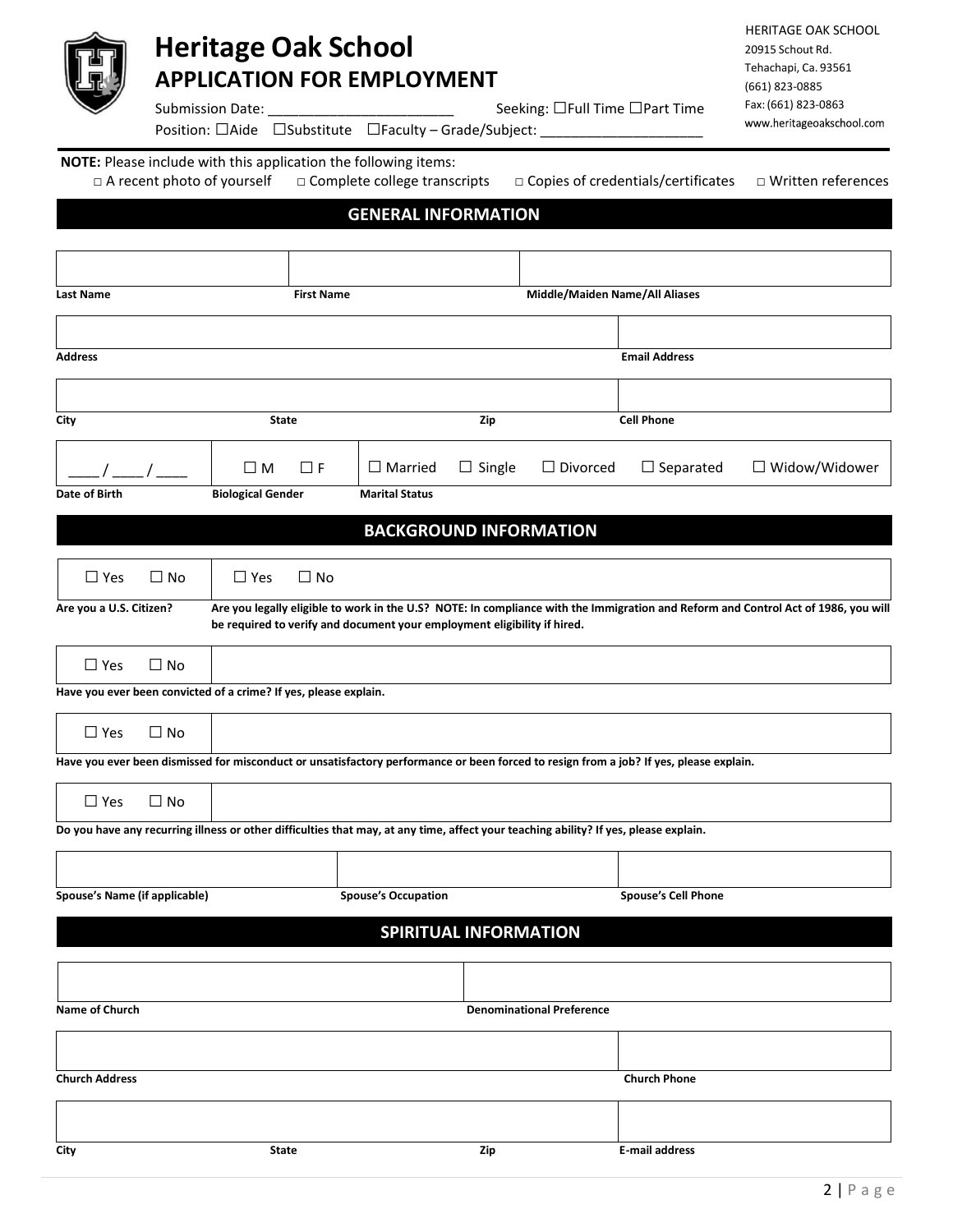**On a separate sheet of paper please describe the following:**

- **A. A brief version of how you came to a saving faith in Jesus Christ and your spiritual journey since then.**
- **B. The authority the Scriptures have in the world and in your life.**
- **C. Your belief on the origin of the earth and mankind.**
- **D. Your strengths (areas of spiritual gifting, personality, temperament, character qualities) and your weaknesses.**

| $\Box$ Yes | $\Box$ No |                                                                                               |
|------------|-----------|-----------------------------------------------------------------------------------------------|
|            |           | Have you read through the entire Bible? Please share your daily Bible reading habits/liturgy. |

**Please share any formal training you may have had in the Scriptures or in Christian Education?**

**What other Christian service have you done since becoming a Christian?**

**Please share any formal training you may have had in the Scriptures or in Christian Education?**

**Describe your views on the role of the church and church membership?**

**What books you have read recently that have helped you grow spiritually.** 

## **EDUCATION AND CREDENTIALS**

| Name of College/University/Seminary Attended               |                        |           | City/State                       |       |  |
|------------------------------------------------------------|------------------------|-----------|----------------------------------|-------|--|
| 2                                                          |                        |           |                                  |       |  |
| Name of College/University/Seminary Attended               |                        |           | City/State                       |       |  |
| ❸                                                          |                        |           |                                  |       |  |
| Name of College/University/Seminary Attended               |                        |           | City/State                       |       |  |
| $\Box$ BA/BS<br>$\Box$ AA<br>$\square$ MA                  | $\Box$ PhD/Doctorate   |           |                                  |       |  |
| Degrees earned; Check all that apply.                      |                        | Major     |                                  | Minor |  |
| $\Box$ No<br>$\Box$ State:<br>$\Box$ Yes                   | $\Box$ Yes             | $\Box$ No |                                  |       |  |
| Do you have a state-issued teaching certificate?           | Is it currently valid? |           | <b>Expiration Date?</b>          |       |  |
|                                                            |                        |           |                                  |       |  |
| Please list any additional certifications you have earned. |                        |           | <b>Denominational Preference</b> |       |  |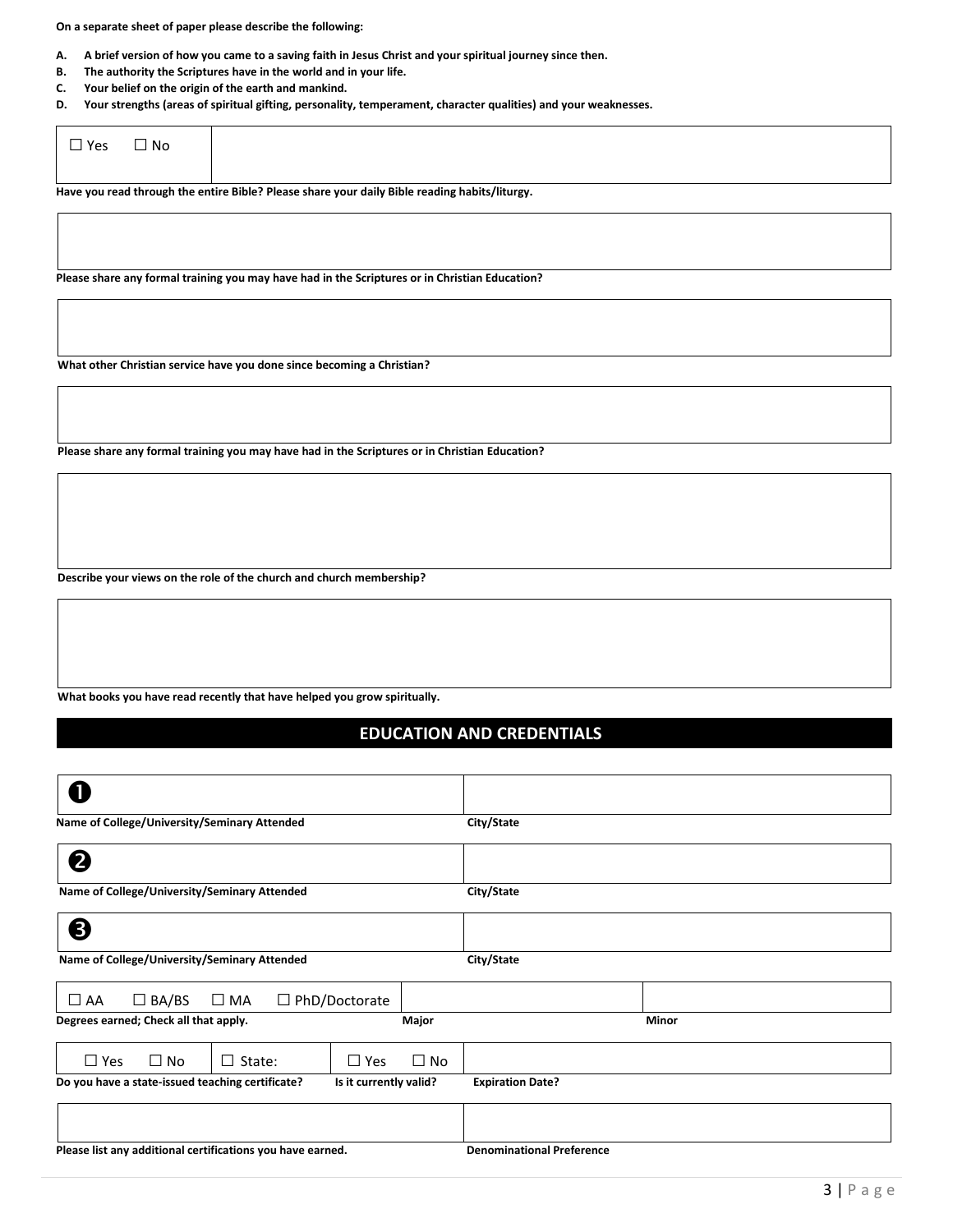#### **TEACHING EXPERIENCE**

| Ω                                                                                                                              |                        |                           |                                                                                                                                             |  |
|--------------------------------------------------------------------------------------------------------------------------------|------------------------|---------------------------|---------------------------------------------------------------------------------------------------------------------------------------------|--|
| <b>Name of School</b>                                                                                                          |                        | Address/City/State        |                                                                                                                                             |  |
|                                                                                                                                |                        |                           |                                                                                                                                             |  |
| Grades/Subjects                                                                                                                | <b>Inclusive Dates</b> | <b>Final Salary</b>       | <b>Reason for Leaving</b>                                                                                                                   |  |
| 2                                                                                                                              |                        |                           |                                                                                                                                             |  |
| <b>Name of School</b>                                                                                                          |                        | <b>Address/City/State</b> |                                                                                                                                             |  |
|                                                                                                                                |                        |                           |                                                                                                                                             |  |
|                                                                                                                                |                        |                           |                                                                                                                                             |  |
| Grades/Subjects                                                                                                                | <b>Inclusive Dates</b> | <b>Final Salary</b>       | <b>Reason for Leaving</b>                                                                                                                   |  |
| ❸                                                                                                                              |                        |                           |                                                                                                                                             |  |
| Name of School                                                                                                                 |                        | Address/City/State        |                                                                                                                                             |  |
|                                                                                                                                |                        |                           |                                                                                                                                             |  |
| Grades/Subjects                                                                                                                | <b>Inclusive Dates</b> | <b>Final Salary</b>       | <b>Reason for Leaving</b>                                                                                                                   |  |
|                                                                                                                                |                        |                           |                                                                                                                                             |  |
|                                                                                                                                |                        |                           |                                                                                                                                             |  |
|                                                                                                                                |                        |                           |                                                                                                                                             |  |
| Please share any extra-curricular or co-curricular clubs, sports, or other activities you have supervised or taught?           |                        |                           |                                                                                                                                             |  |
|                                                                                                                                |                        |                           |                                                                                                                                             |  |
|                                                                                                                                |                        |                           |                                                                                                                                             |  |
| Have you worked with children or students in any other capacity such as teaching Sunday School, camps, community sports, etc.? |                        |                           |                                                                                                                                             |  |
|                                                                                                                                |                        |                           |                                                                                                                                             |  |
|                                                                                                                                |                        |                           |                                                                                                                                             |  |
|                                                                                                                                |                        |                           |                                                                                                                                             |  |
|                                                                                                                                |                        |                           | Describe any non-teaching experiences or training you have had that you believe would enhance your ability to teach at Heritage Oak School. |  |
|                                                                                                                                |                        |                           |                                                                                                                                             |  |
|                                                                                                                                |                        |                           |                                                                                                                                             |  |
| What books you have read recently that have helped you grow as an educator.                                                    |                        |                           |                                                                                                                                             |  |
|                                                                                                                                |                        |                           |                                                                                                                                             |  |
|                                                                                                                                |                        |                           |                                                                                                                                             |  |
|                                                                                                                                |                        |                           |                                                                                                                                             |  |
| Please share any prior experience with classical education or anything you have read about classical education.                |                        |                           |                                                                                                                                             |  |

**Have you signed a contract for next year with any other educational institution? What grade levels/subjects do you feel qualified to teach?** 

**On a separate sheet of paper please describe the following:**

**E. The unique function of a Christian School.** 

□Yes □ No

- **F. Your reasons for seeking a position at Heritage Oak School.**
- **G. A response to the essay by Dorothy Sayers,** *The Lost Tools of Learning***. Include a summary and analysis of her educational philosophy and your personal thoughts. (The essay can be found at heritageoakschool.com/employment-opportunities/.)**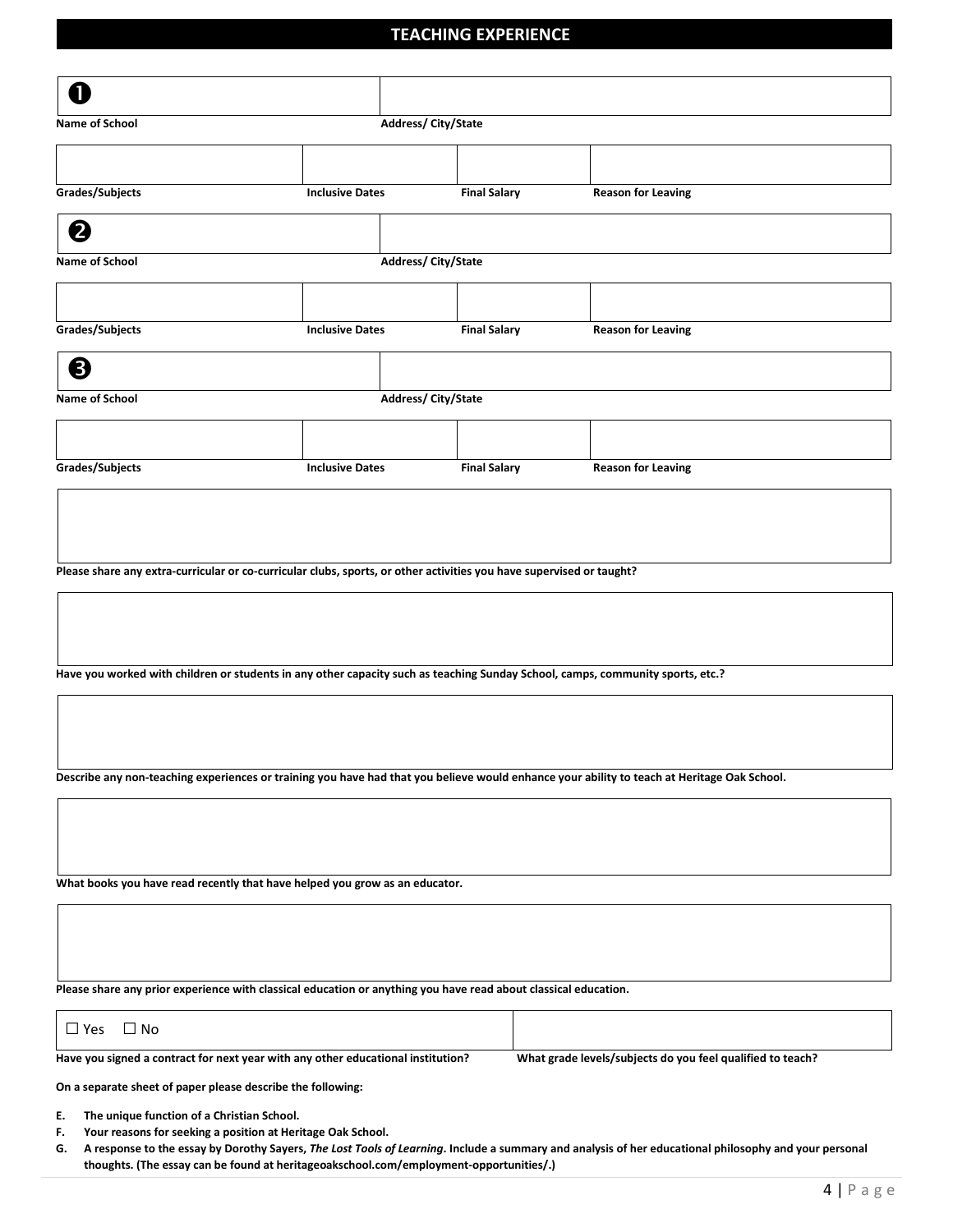**Please share a bit about your hobbies, clubs, and interests.**

**Please share any mission, military, or travel experiences.**

**What do you read for pleasure and how often?**

**What kind of cultural events or venues do you enjoy and approximately how often do you attend these? (Museums, concerts, operas, lectures, etc.)**

#### **STATEMENT OF FAITH**

#### **As a Christian School, the following statement of faith expresses the basics of our beliefs:**

We recognize and believe in the authority of the Bible as the Word of God. We do not recognize creeds issued by man as authoritative and binding, but we do offer in humility and sincerity the following statement of doctrine:

1. **The Scriptures**. The Old and New Testaments are the divinely inspired Word of God and infallible and inerrant in their original writings. They are perfect and complete, the only written Revelation of God to man and authoritative in all matters. II Timothy 3:16-17; II Peter 1:20-21; Galatians 1:11-12; II Peter 1:10-12; Luke 24:44.

2.There is only one living and true **God** who as Creator of the universe eternally exists in three persons: God the Father, God the Son and God the Holy Spirit. Genesis 1:1-2,26; Deuteronomy 6:4; Ephesians 4:6.

**• God the Father**. He is omnipotent, omnipresent and omniscient. He reveals Himself as a merciful and loving Father seeking fellowship with mankind. John 5:19-26; II Corinthians 6:18; Revelation 21:3.

**• God the Son**. He is revealed as Jesus Christ, the only begotten Son of God; born of a virgin, He is both God and man sent to seek and to save that which was lost. Luke 19:10; John 1:1-2,14,18; 3:16; Luke 1:35; Matthew 1:18-21.

**• God the Holy Spirit**. He is sent forth from the Father to indwell the saints, to be their counselor and comforter, to empower them for service, and to seal them to Himself. His work is to convict the world of sin, of righteousness and of judgement. He bestows spiritual gifts upon the believers for perfecting of the saints. John 16:5-16; Acts 1:8, Ephesians 1:13-14; 4:7-14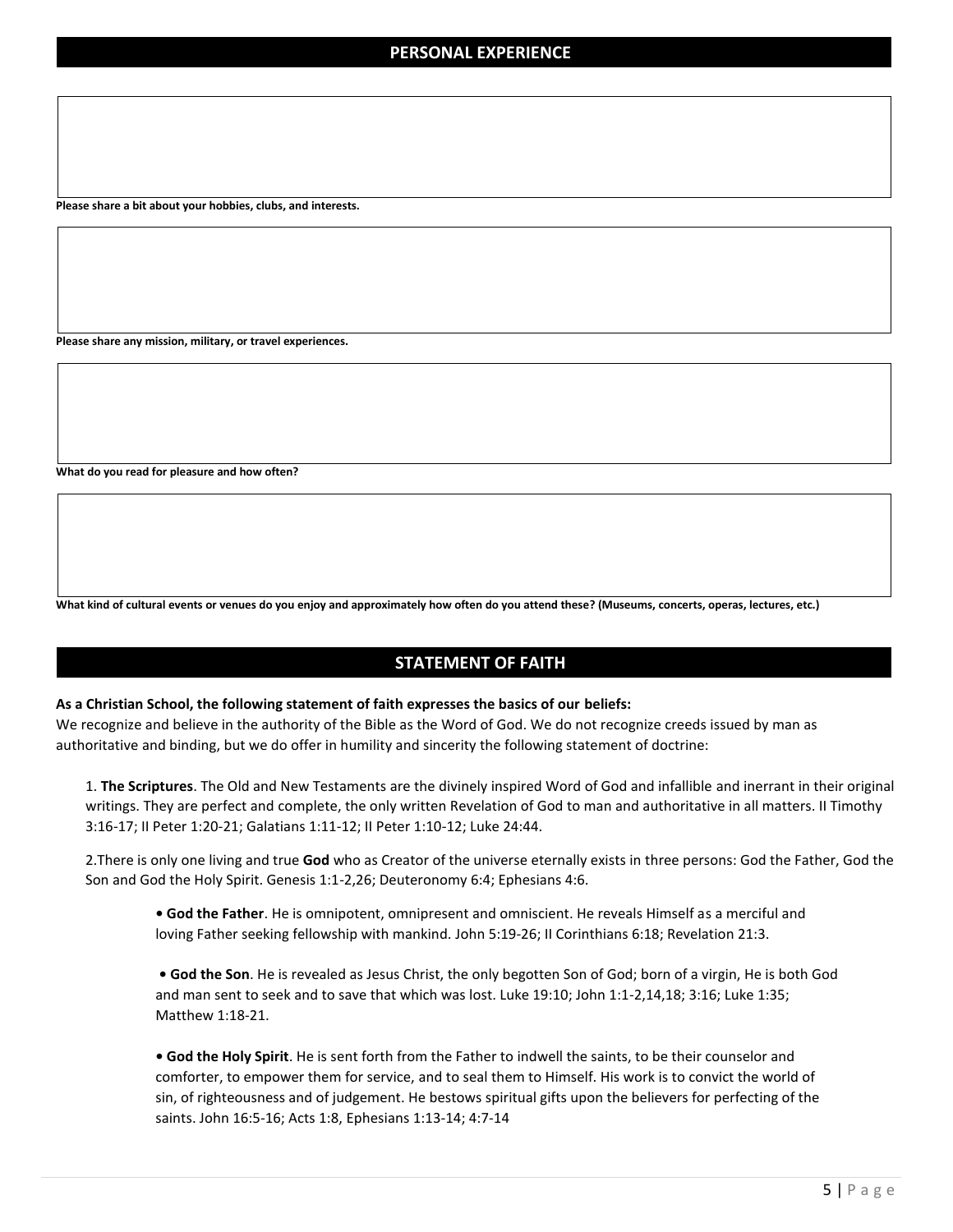3. **Man** was created in the image of God without sin. He voluntarily fell from his sinless state and sin has been passed on to all of mankind alienating all from God resulting in physical and spiritual death. Genesis 1:27; 2:7; 3:1-19; Psalm 14:1-3; Jeremiah 17:9; Romans 3:23; 6:23; Revelation 20:11-15.

4. Because mankind is hopelessly lost, we are in need of a Savior. **Salvation** has been provided through substitutionary death of Jesus upon the cross. Through the shedding of His blood we have the forgiveness of sin. Salvation is a gift entirely by the grace of God. Through repentance and faith in His death and resurrection, we have a living hope and through faith are shielded by God's power until the coming of salvation that is ready to be revealed in the last time. **Please Note: Salvation comes by grace alone, through faith alone, on the merits of Christ alone, and not through the merit or works of man. The grace that saves does not come through acts of obedience or church sacraments**. I Peter 1:3-5; I John 1:7-9; 5:10-13; Hebrews 10:5-25; Revelation 1:5-6; 5:9-10.

5. Christ's **Church** is composed of all born-again believers in Him. Matthew 16:15-19; Ephesians 4:1-16; Colossians 1:24-27. This local church is that body of believers who are voluntarily united together for:

- a. **Worshiping God.** John 4:23-24; Hebrews 10:25.
- b. **Ministering to the saints**. Galatians 6:2; John 13:14; I Peter 4:10.
- c. **Evangelizing and discipling.** John 21:15-17; I Corinthians 11:23-25; Acts 1:8.
- d. **Keeping the ordinances** of baptism and the Lord's Supper - Matthew 28:18-20; I Corinthians 11:24-26
- e. We believe in, and practice, **baptizing believers by immersion.** Matthew 3:13-17, Acts 8:38-39

6. At the **close of this age,** all of mankind will be judged. The believers will be rewarded for their acts of righteousness and the unbelievers will be judged for their deeds and unbelief. Christ was sacrificed once to take away the sins of many people; and He will appear a second time, not to bear sin, but to bring salvation to those who are waiting for Him. (Hebrews 9:28) Daniel 12:1-3; I Corinthians 3:9-17; Revelation 20:11-21:8.

7. **Marriage** is an ordinance of the Church that has been established and instituted by God from the dawn of the human race, as described in the early chapters of Genesis. It has been codified in the Mosaic Law, and the Old Testament prophets compared it to the relationship between God and His people.

Jesus Christ our Lord explained the original intention and core elements of marriage. When quoting the writings of Moses, Christ reminded us that "a man shall leave his father and his mother, and cleave unto his wife, that the two shall become one flesh". (Matt. 19:5; Mark 10:7)

The Apostles give explicit instructions on this union, teaching that marriage is a typology of Christ and His Bride, the Church. As such, the Church views marriage as a profound spiritual institution established by God. In as much as Christians join in a union as man and wife, it is both

a. an act of obedience to God.

b. an act of worship

In accordance with the Holy Scripture, Country Oaks Baptist Church defines "marriage" as the exclusive union of one biological man and one biological woman in which such a union is a lifetime commitment, as described in the Scriptures. A civil government's sanction of a union will be recognized as a legitimate marriage by this Church only to the extent that it is consistent with the definition of "marriage" found in these By-Laws and Statement of Doctrine. Ref: Genesis 1:27; 2:18-24; Malachi 2:13-16; Matthew 19:3-12; I Corinthians 7:1-40; Ephesians 5:21-33; I Peter 3:1-7

8. **Human Sexuality** – Legitimate sexual relations are exercised solely within marriage as described in Holy Scriptures. Hence, sexual activity outside of marriage (referred to in the New Testament as "porneia" in Greek) including, but not limited to adultery, premarital sex (fornication), homosexuality, and pedophilia are inconsistent with the Bible and the Church. Further, lascivious conduct, transgender behavior, and the creation, distribution, and/or viewing of pornography are incompatible with the Biblical witness and the teachings of the Church. Reference: Exodus 22:16-19; I Corinthians 6:9-11 and 15-20; 7:1-12; Ephesians 2:1-3; 4:17-19; 5:1-7; Hebrews 13:4; 1 Peter 1:13-16; 4:1-5.

9. **Affirmation** – Every pastor, elder, member, ministry leader or worker, volunteer, or employee shall affirm the Country Oaks Baptist Church Statement of Doctrine and shall conduct themselves in a manner that is consistent therewith.